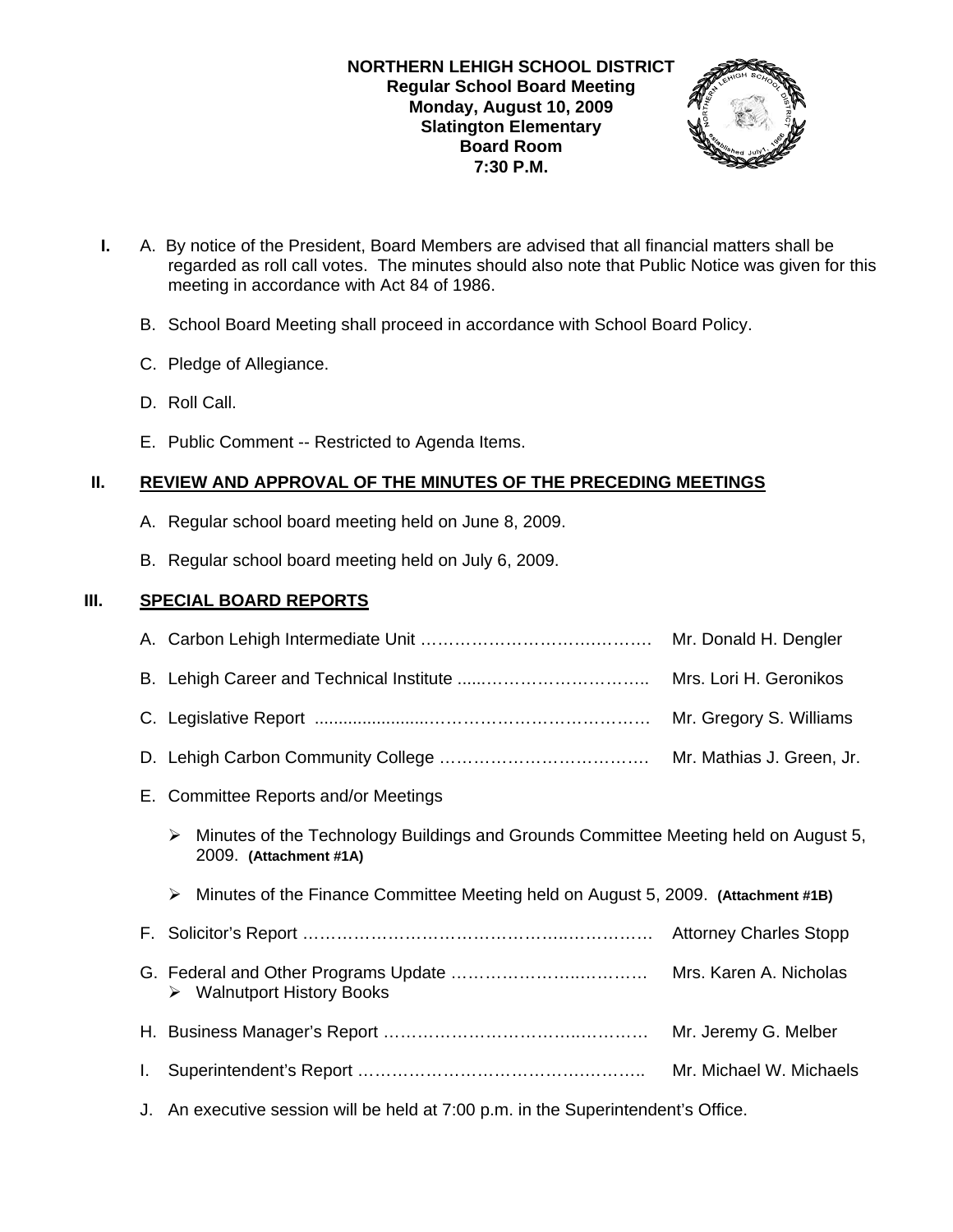#### **IV. PERSONNEL**

### A. Resignation/Retirement

- 1. Accept the resignation of Julie Miztacki from her position as Fall Play and Spring Musical Director, effective immediately.
- 2. Accept the resignation of Jane Wentz from her position as High School Administrative Secretary, effective the end of the work day July 17, 2009
- 3. Accept the resignation of Nicole Kovich, 6<sup>th</sup> Grade Special Education Teacher, effective October 3, 2009, or as soon as a replacement can be found. Mr. Kovich has accepted a special education position with Easton Area School District.
- 4. Accept the resignation of Earl Snyder from his position as District Wide Maintenance Personnel, effective the end of the work day September 30, 2009. At that time, Mr. Snyder will begin his retirement from Northern Lehigh School District after 28 years 10 months service to the district.

### B. Administrative Transfer

1. Instructional

|         | a. Carleen Binder        |                                                                |
|---------|--------------------------|----------------------------------------------------------------|
|         | From:                    | Slatington Elementary 5 <sup>th</sup> Grade Teacher            |
|         | To:                      | Slatington Elementary 6 <sup>th</sup> Grade Teacher, replacing |
|         |                          | Todd Herzog who was administratively transferred to the        |
|         |                          | Middle School to replace Ellen Drake who retired               |
|         | Salary:                  | \$49,500 (Step 7M – on the 2009-2010 CBA Salary                |
|         |                          | Schedule) on change in salary                                  |
|         | Effective:               | August 31, 2009                                                |
|         |                          |                                                                |
|         | b. Timothy Weaber        |                                                                |
|         | From:                    | Slatington Elementary 4 <sup>th</sup> Grade Teacher            |
|         | To:                      | Slatington Elementary 5 <sup>th</sup> Grade Teacher, replacing |
|         |                          | Carleen Binder who was administratively transferred to         |
|         |                          | the 6 <sup>th</sup> grade to replace Todd Herzog               |
|         | Salary:                  | \$56,000 (Step 13M - on the 2009-2010 CBA Salary               |
|         |                          | Schedule) no change in salary                                  |
|         | Effective:               | August 31, 2009                                                |
|         |                          |                                                                |
| $C_{1}$ | <b>Timothy Weaber</b>    |                                                                |
|         | From:                    | Slatington Elementary 5 <sup>th</sup> Grade Teacher            |
|         | To:                      | Technology Teacher Grades 3-6/District-wide                    |
|         |                          | Technology Mentor, Accountability Block Grant                  |
|         |                          | <b>Funded One Year Position</b>                                |
|         | Salary:                  | \$56,000 (Step 13 Masters on the 2009-2010 CBA                 |
|         |                          | Salary Schedule) no change in salary                           |
|         | Effective:               | August 31, 2009                                                |
|         | <b>Termination Date:</b> | On or about June 17, 2010                                      |
|         |                          |                                                                |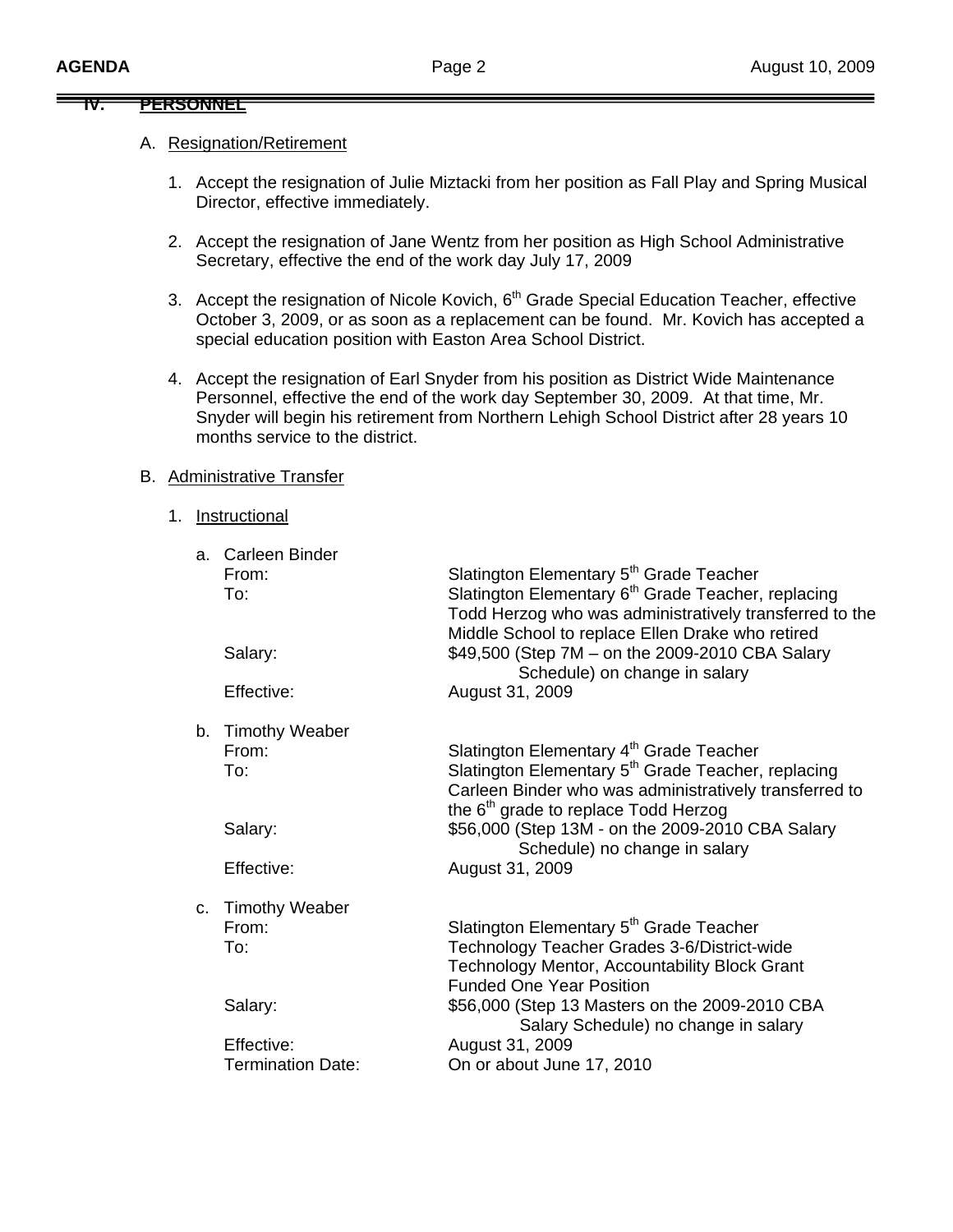| <del>d. EdithAnn Fella</del>                                           |                                                                                                                                                                                                                                                                                                                |
|------------------------------------------------------------------------|----------------------------------------------------------------------------------------------------------------------------------------------------------------------------------------------------------------------------------------------------------------------------------------------------------------|
| From:<br>To:<br>Salary:                                                | 1 <sup>st</sup> Grade Teacher Peters Elementary School<br>Elementary Intervention Coordinator - Peters Elementary -<br><b>Grant Funded One Year Position</b><br>\$72,500 (Step 17M - on the 2009-2010 CBA                                                                                                      |
| Effective:<br><b>Termination Date:</b>                                 | Salary Schedule) no change in salary<br>August 31 2009<br>On or about June 17, 2010                                                                                                                                                                                                                            |
| e. Susan Beil<br>From:<br>To:<br>Salary:<br>Effective:                 | <b>Peters Elementary Special Education Teacher</b><br>Slatington Elementary 6 <sup>th</sup> Grade Special Education<br>Teacher, replacing Nicole Kovich who resigned<br>\$72,500 (Step 17M - on the 2009-2010 CBA<br>Salary Schedule) no change in salary<br>August 31, 2009                                   |
| $f_{\perp}$<br>Amanda Bashore<br>From:<br>To:<br>Salary:<br>Effective: | <b>Slatington Elementary Special Education Teacher</b><br><b>Peters Elementary Special Education Teacher</b><br>Teacher, replacing Susan Beil who was transferred to<br><b>Slatington Elementary</b><br>\$46,500 (Step 5B+24 - on the 2009-2010 CBA<br>Salary Schedule) no change in salary<br>August 31, 2009 |
| 2.<br>Non-Instructional                                                |                                                                                                                                                                                                                                                                                                                |
| a. Elizabeth Tranthum<br>From:<br>To:<br>Salary:<br>Effective:         | Shared Classroom Instructional Aide between the Middle<br><b>School and Slatington Elementary</b><br>Middle School Classroom Aide<br>\$11.57Per Hour/6 1/2 Hours Per Day/5 Days Per Week<br>(2008-2012 Educational Support Staff Memorandum of Understanding)<br>August 31, 2009                               |
| C. Appointments                                                        |                                                                                                                                                                                                                                                                                                                |
| Administration<br>1.                                                   |                                                                                                                                                                                                                                                                                                                |
| Paul Rearden, Jr.<br>Assignment:                                       | Peters Elementary Principal replacing Karen Nicholas<br>who was hired as the Assistant to the Superintendent                                                                                                                                                                                                   |
| Salary:<br>Effective:                                                  | \$83,000<br>Upon Release From Current Position                                                                                                                                                                                                                                                                 |
| 2.<br>Instructional                                                    |                                                                                                                                                                                                                                                                                                                |
| a. Susan Bachman<br>Assignment:<br>Salary:                             | <b>Temporary Professional Employee</b><br>4 <sup>th</sup> grade Slatington Elementary replacing Timothy<br>Weaber who was administratively transferred to the 5 <sup>th</sup><br>Grade to replace Carleen Binder<br>\$41,900 (Step 3 Bachelors on the 2009-2010 CBA                                            |
| Effective:                                                             | Salary Schedule)<br>August 26, 2009                                                                                                                                                                                                                                                                            |
| b. Christopher Bennett                                                 | <b>Temporary Vacancy Replacement</b>                                                                                                                                                                                                                                                                           |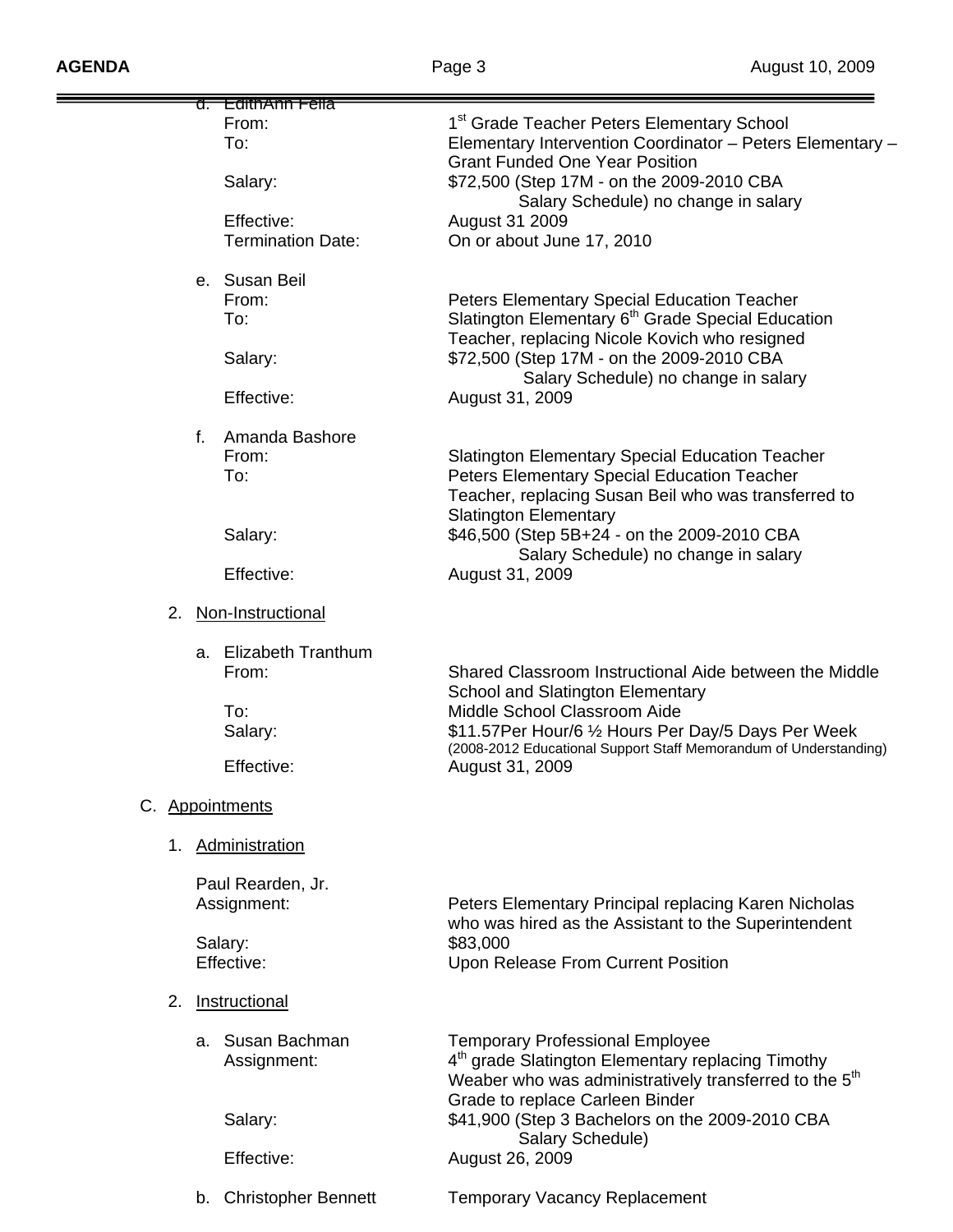|    | Assignment:              | <b>Technology Education Teacher replacing Stephen Drake</b>                                                                                   |
|----|--------------------------|-----------------------------------------------------------------------------------------------------------------------------------------------|
|    |                          | who retired                                                                                                                                   |
|    | Salary:                  | \$41,500 (Step 1 Bachelors on the 2009-2010 CBA<br>Salary Schedule)                                                                           |
|    | Effective:               | August 26, 2009                                                                                                                               |
|    | c. Dylan Peters          | <b>Temporary Vacancy Replacement</b>                                                                                                          |
|    | Assignment:              | 5 <sup>th</sup> grade Slatington Elementary replacing Timothy<br>Weaber who was administratively transferred for the<br>2009-2010 school year |
|    | Salary:                  | \$41,500 (Step 1 Bachelors on the 2009-2010 CBA<br>Salary Schedule)                                                                           |
|    | Effective:               | August 31, 2009                                                                                                                               |
|    | <b>Termination Date:</b> | On or about June 17, 2010                                                                                                                     |
|    | d. Lauren Stasburg       | <b>Temporary Vacancy Replacement</b>                                                                                                          |
|    | Assignment:              | 1 <sup>st</sup> grade Peters Elementary replacing EdithAnn Fella<br>who was administratively transferred for the                              |
|    |                          | 2009-2010 school year                                                                                                                         |
|    | Salary:                  | \$41,500 (Step 1 Bachelors on the 2009-2010 CBA<br>Salary Schedule)                                                                           |
|    | Effective:               | August 31, 2009                                                                                                                               |
|    | <b>Termination Date:</b> | On or about June 17, 2010                                                                                                                     |
| 3. | Non-Instructional        |                                                                                                                                               |
|    | a. Kelly Follweiler*     |                                                                                                                                               |
|    | Assignment:              | High School Administrative Secretary, replacing Jane<br>Wentz who resigned                                                                    |
|    | Salary:                  | \$33,299 (Level I on the 2008-2009 Clerical<br>Salary Schedule)                                                                               |
|    | <b>Effective Date:</b>   | July 27, 2009                                                                                                                                 |
|    |                          | *60 Day probationary period ending September 24, 2009                                                                                         |

- D. Rescind the motion approved at the June 8, 2009 board meeting to incorporate the position of the Computer Technician into the Clerical Salary and Benefit Agreement.After discussions with the Technology Coordinator and the Superintendent, Mr. Haas has decided that this request would gravely impact both the Technology Department and District. He is requesting the board rescind the original motion and for him to remain in his current agreement.
- E. Approve the appointment of Joseph Tout as Assistant Athletic Director for the 2009-2010 school year at a stipend of \$3,500.00. He will assist the Athletic Director in all Athletic Director duties and responsibilities and will be responsible for athletic fund raising activities.
- F. Approve a stipend in the amount of \$500 for Mr. Andrew Kern for maintenance of the High School website and for working with students who have a career interest in webpage design and maintenance during the 2009-2010 school year. Mr. Kern has constant contact with teachers, secretaries, and administrators in an effort to update the website on a daily basis with the latest information, handouts, and scheduled events. Stipend to be funded by the Project 720 fund under the initiative of "Increased and Improved School/Parent/Community Communications".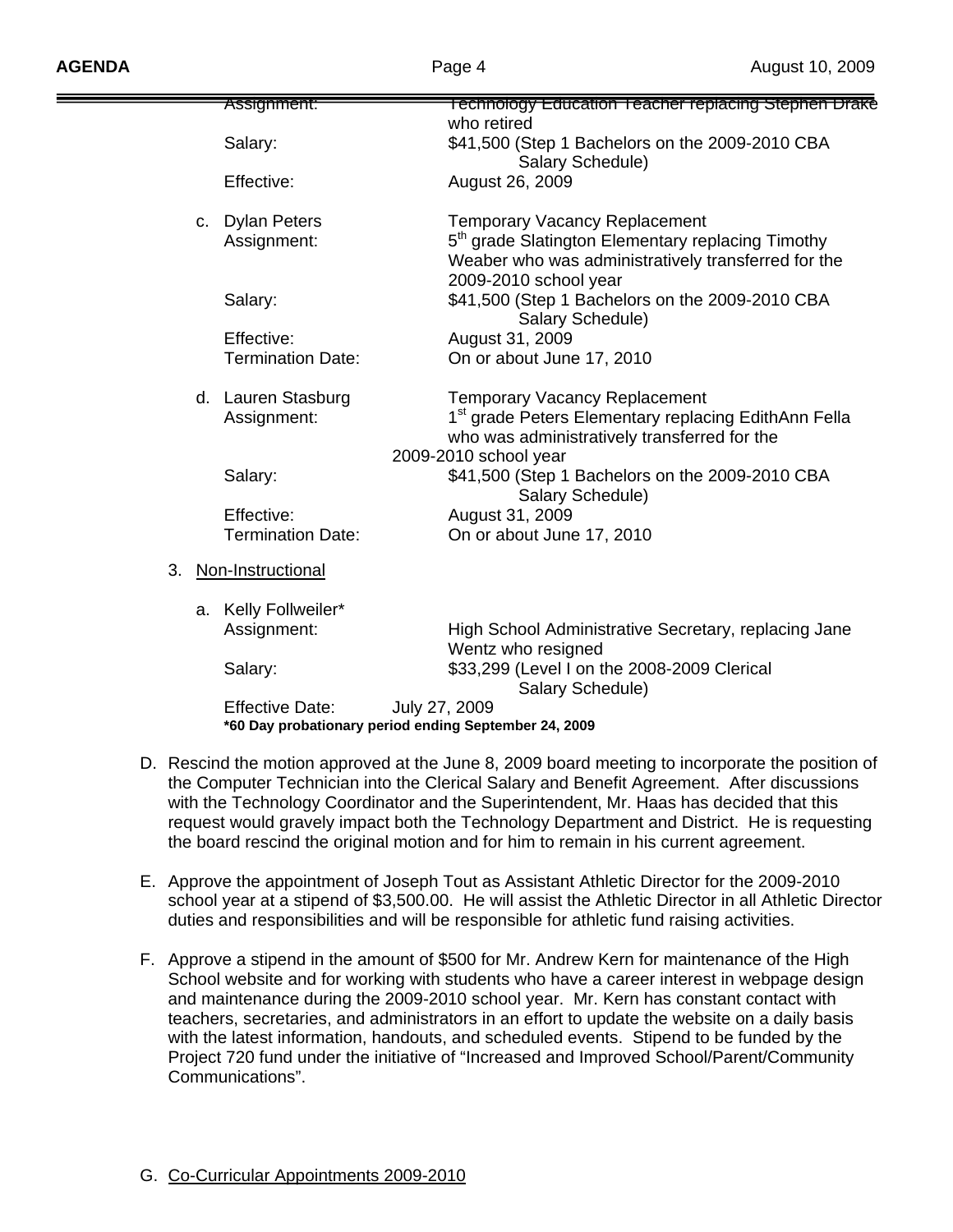| Christopher Barnes      | <del>MS Newspaper Advisor</del>                 | <del>441.81</del> |
|-------------------------|-------------------------------------------------|-------------------|
| Michael Bonner          | <b>Assistant Track Coach</b>                    | \$2,817.59        |
| <b>Susan Bowser</b>     | MS Jr. Ntl. Honor Society Adv (Shared \$402.06) | 134.02<br>\$      |
| David Carroll           | Senior High Band Advisor                        | \$4,572.90        |
| David Carroll           | <b>MS Band Director</b>                         | 669.20<br>\$      |
| Jonathan DeFrain        | <b>Assistant Softball Coach</b>                 | \$2,817.59        |
| Scott DeLong            | Debate Advisor                                  | \$1,338.41        |
| Scott DeLong            | <b>National Honor Society</b>                   | 477.54<br>\$      |
| Rebecca Druker          | <b>Assistant Girls Soccer Coach</b>             | \$2,680.34        |
| Rebecca Druker          | <b>Assistant Boys Soccer Coach</b>              | \$2,680.34        |
| <b>Rick Eckhart</b>     | MS Jr. Ntl. Honor Society Adv (Shared \$402.06) | 134.02<br>\$      |
|                         |                                                 | \$                |
| <b>Renee Evans</b>      | Sr. High Fall Intramurals - Tennis              | 781.83            |
| <b>Renee Evans</b>      | Sr. High Spring Intramurals - Tennis            | \$<br>781.83      |
| <b>Tammy Fristick</b>   | Sophomore Class Advisor                         | 606.83            |
| <b>Scott Gerould</b>    | <b>Assistant Track Coach</b>                    | \$2,817.59        |
| <b>Jason Graver</b>     | MS Jr. Ntl. Honor Society Adv (Shared \$402.06) | 134.02<br>\$      |
| <b>Babette Guss</b>     | \$2,327.06<br>Senior High Yearbook              |                   |
| <b>Todd Herzog</b>      | Sr. High Spring Intramurals - Weightlifting     | \$<br>781.83      |
| <b>Todd Herzog</b>      | Sr. High Fall Intramurals - Weightlifting       | \$<br>781.83      |
| <b>Bob Hicks</b>        | <b>Assistant Softball Coach</b>                 | \$2,817.59        |
| Stephen Hluschak        | <b>Assistant Baseball Coach</b>                 | \$2,817.59        |
| Mark Hoffman            | MS Spring Intramurals - Weightlifting           | 781.83<br>\$      |
| <b>Kristin Hubbs</b>    | <b>MS Yearbook Advisor</b>                      | \$<br>781.83      |
| <b>Sharon Hunsicker</b> | Sophomore Class Advisor                         | \$<br>612.89      |
|                         | <b>FBLA Advisor</b>                             | \$<br>536.07      |
| Kimberly Jones          |                                                 | \$                |
| Andrew Kern             | Middle School Web Page Advisor                  | 391.33            |
| Gregory King            | <b>Assistant Baseball Coach</b>                 | \$2,817.59        |
| Lora Krum               | <b>Elementary Chorus Advisor</b>                | 571.75<br>\$      |
| Michael Lehtonen        | Sr. High Winter Intramurals - Winter Track      | \$<br>781.83      |
| Michael Lehtonen        | <b>Head Track Coach</b>                         | \$4,450.15        |
| <b>Christine Leslie</b> | Senior Class Advisor                            | \$612.89          |
| Derek Long              | <b>Assistant Track Coach</b>                    | \$2,817.59        |
| Melissa Newhard         | Majorette/Band Front Director                   | \$2,006.53        |
| David Oertner           | <b>Assistant Track Coach</b>                    | \$2,817.59        |
| <b>Richard Oertner</b>  | Sr. High Fall Intramurals - Basketball          | 781.83<br>\$      |
| Erv Prutzman            | <b>Head Baseball Coach</b>                      | \$4,450.15        |
| Michelle Raber          | <b>MS Fall Intramural Net Sports</b>            | 781.83<br>\$      |
| Michelle Raber          | <b>MS Spring Intramural Net Sports</b>          | \$<br>781.83      |
| Michelle Raber          | <b>MS Winter Intramural CPR</b>                 | \$<br>781.83      |
| <b>Rachel Reiter</b>    | <b>MS Chorus Advisor</b>                        | \$<br>669.20      |
| <b>Rachel Reiter</b>    | Senior High Chorus Advisor                      | \$1,673.01        |
| <b>Brian Schell</b>     | <b>Head Softball Coach</b>                      | \$4,450.15        |
| Eric Schmidt            | <b>Junior Class Advisor</b>                     | 612.89<br>\$      |
| Lana Schmidt            | German Exchange Club Advisor                    | \$<br>738.51      |
| <b>John Sitaras</b>     | <b>Head Girls Soccer Coach</b>                  |                   |
|                         |                                                 | \$4,824.60        |
| Joseph Tout             | Sr. High Spring Intramurals - Weightlifting     | 781.83<br>\$      |
| Joseph Tout             | Sr. High Winter Intramurals - Weightlifting     | 781.83<br>\$      |
| Denise Turoscy          | Scholastic Scrimmage Advisor - HS               | \$<br>781.83      |
| Denise Turoscy          | Newspaper Advisor – HS                          | \$1,757.48        |
| <b>Camille Vernarr</b>  | <b>Elementary Band Advisor</b>                  | \$762.34          |
| Dawn Wehr               | Student Council - HS                            | \$2,006.53        |
| Ellen Yenser            | Senior Class Advisor                            | \$612.89          |
|                         |                                                 |                   |
| Amy Zeiser              | <b>Junior Class Advisor</b>                     | \$612.89          |
| Amy Zeiser              | Middle School Student Council Advisor           | \$1,207.38        |
|                         |                                                 |                   |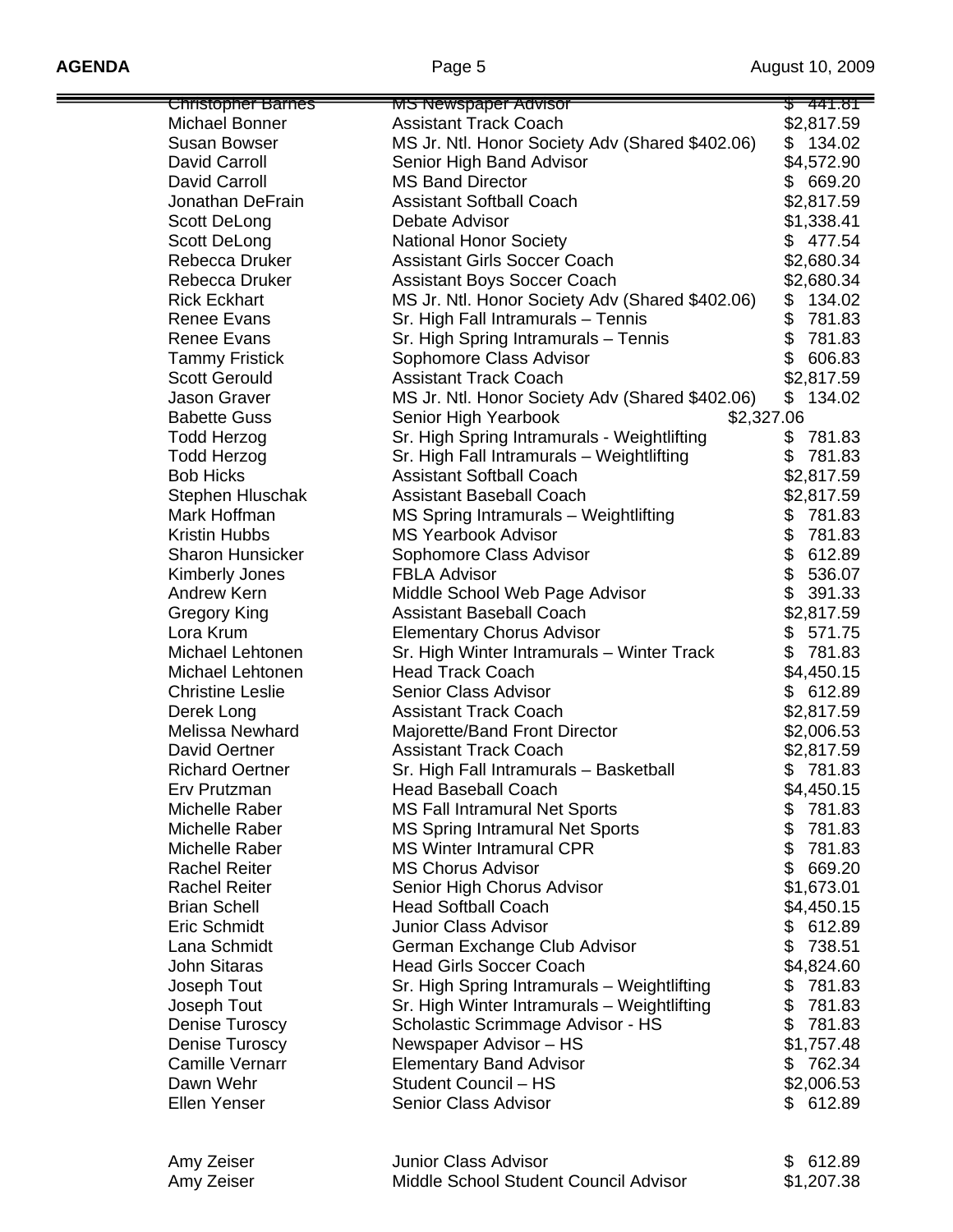#### H. Co-Curricular Volunteers 2009-2010

| <b>Gary Andrew</b>                  | <b>Assistant Baseball Coach</b>     |
|-------------------------------------|-------------------------------------|
| Sarah Arndt*                        | <b>Assistant Filed Hockey Coach</b> |
| Niccole Chirico                     | <b>Assistant Softball Coach</b>     |
| Melissa DeFrain                     | <b>Assistant Softball Coach</b>     |
| Kelly Follweiler                    | Refreshment Stand Manager           |
| Kyle Follweiler                     | Assistant Baseball Coach            |
| Karen Gill                          | Refreshment Stand Manager           |
| <b>Justin Maurer</b>                | All School Play/Musical Advisor     |
| Scott Owens*                        | Assistant Boys & Girls Soccer Coach |
| Dawn Remaley                        | Refreshment Stand Manager           |
| Jessica Schoenberger                | <b>Assistant Track Coach</b>        |
| <b>Shirley Snyder</b>               | Interact Advisor                    |
| Ryan VanNorman                      | <b>Assistant Football Coach</b>     |
| Fred Wagner*                        | <b>Assistant Girls Soccer Coach</b> |
| <b>Gary Warmkessel</b>              | <b>Assistant Softball Coach</b>     |
| *Pending Verification of Clearances |                                     |

#### I. Senior High Administrative Detention Supervisor

 Approve to appoint Diana Beltran as the Administrative Detention Supervisor in the senior high school. She will work Tuesday and Thursday from 2:30 p.m. to 4:00 p.m. throughout the 2009-2010 school year that warrants detention coverage. Salary will be \$20.00 per hour worked.

#### J. Middle School Administrative Detention Supervisor

 Approve to appoint Lisa Martinez as the Administrative Detention Supervisor in the middle school. She will work Monday and Wednesday from 2:20 p.m. to 3:20 p.m. throughout the 2008-2009 school year that warrants detention coverage. Salary will be \$20.00 per hour worked.

#### K. Saturday Detention Monitor

 Approve to appoint Patricia Eby-Manescu as the Secondary Saturday Detention Monitor for the middle school and senior high school for the 2009-2010 school year, working 3 hours every Saturday that warrants detention coverage. Salary will be \$20.00 per hour worked.

### L. Substitute Saturday Detention Monitor

 Approve to appoint Diana Beltran as the Substitute Secondary Saturday Detention Monitor for the middle school and senior high school for the 2009-2010 school year, working as a substitute for 3 hours every Saturday that warrants substitute detention coverage. Salary will be \$20.00 per hour worked.

### M. Salary Adjustments

1. Acknowledge the following teachers who have completed the requirements per the Collective Bargaining Agreement that would entitle them to a salary increase for the 2009- 2010 school year:

| Eric Schmidt |              |
|--------------|--------------|
| From:        | Step 6B      |
| To:          | Step $6B+24$ |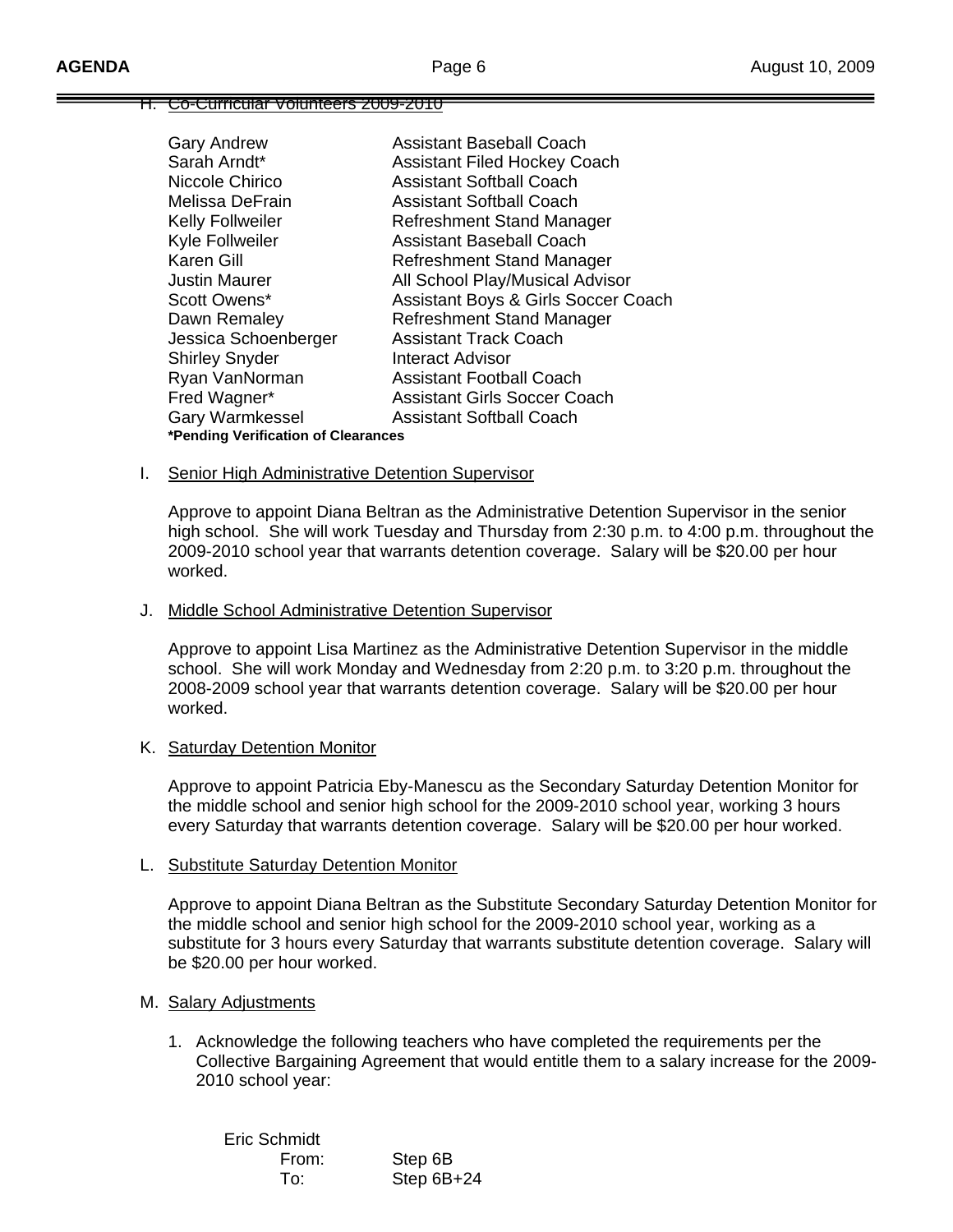Laurie McWilliams From: Step 5B To: Step 5B+24

2. Acknowledge the following aides who have achieved Highly Qualified Status and have supplied proof of such status to the Superintendents Office. These individuals are entitled to a \$1.00 per hour salary increase per the Memorandum of Understanding with the Educational Support Staff.

 Kimberly Wagner Judy DeBias

N. Professional Contracts

 According to Article II – 1108, subsection (b) of the School Code: "a temporary professional employee, initially employed by a school district on or after June 30, 1996, whose work has been certified by the district superintendent to the secretary of the school district, during the last four (4) month of the third year of such service, as being satisfactory, shall thereafter be a "professional employee" within the meaning of this article." Therefore, it is recommended to approve "professional employee" status as per the school code for the following teachers, who have satisfactorily completed three years of service to the Northern Lehigh School District:

 Christina Carmody Jamie Hillegass Cindy Frey **Kimberly Jones** Sheryl Hegedus Deanna Quay

### O. Substitute

1. Instructional

 Approve the following substitute teachers for the 2008-2009 school year at the 2008-2009 substitute teacher rates as approved on the Supplementary Personnel Salary Schedule: Whitney Babyak – All Subjects Samantha Bechtel – Elementary Laura Bensinger – Elementary Crista Billowitch\* – Elementary & Special Education Mary Breininger – Art K-12 Janet Brostedt – Elementary Lisa Cox – English & Special Education Michele Custer – Elementary Amanda Frey - Elementary Jamie Fritz\* - Elementary Cynthia Fritzinger - Elementary Ricky Guth – All Subjects Jenna Hoffman – Physical Education K-12 Kaitlin Jones\* – Elemnentary & ESL Andrew Kern – All Subjects Katherine Kern - Elementary Lori King – Elementary Amber Kistler – Elementary

Matthew Krempasky\* – Social Studies Bryan Kresley – Social Studies James Labosky – Elementary K-6 Melissa Ludwig – Elementary Ann Marie Martin – Nurse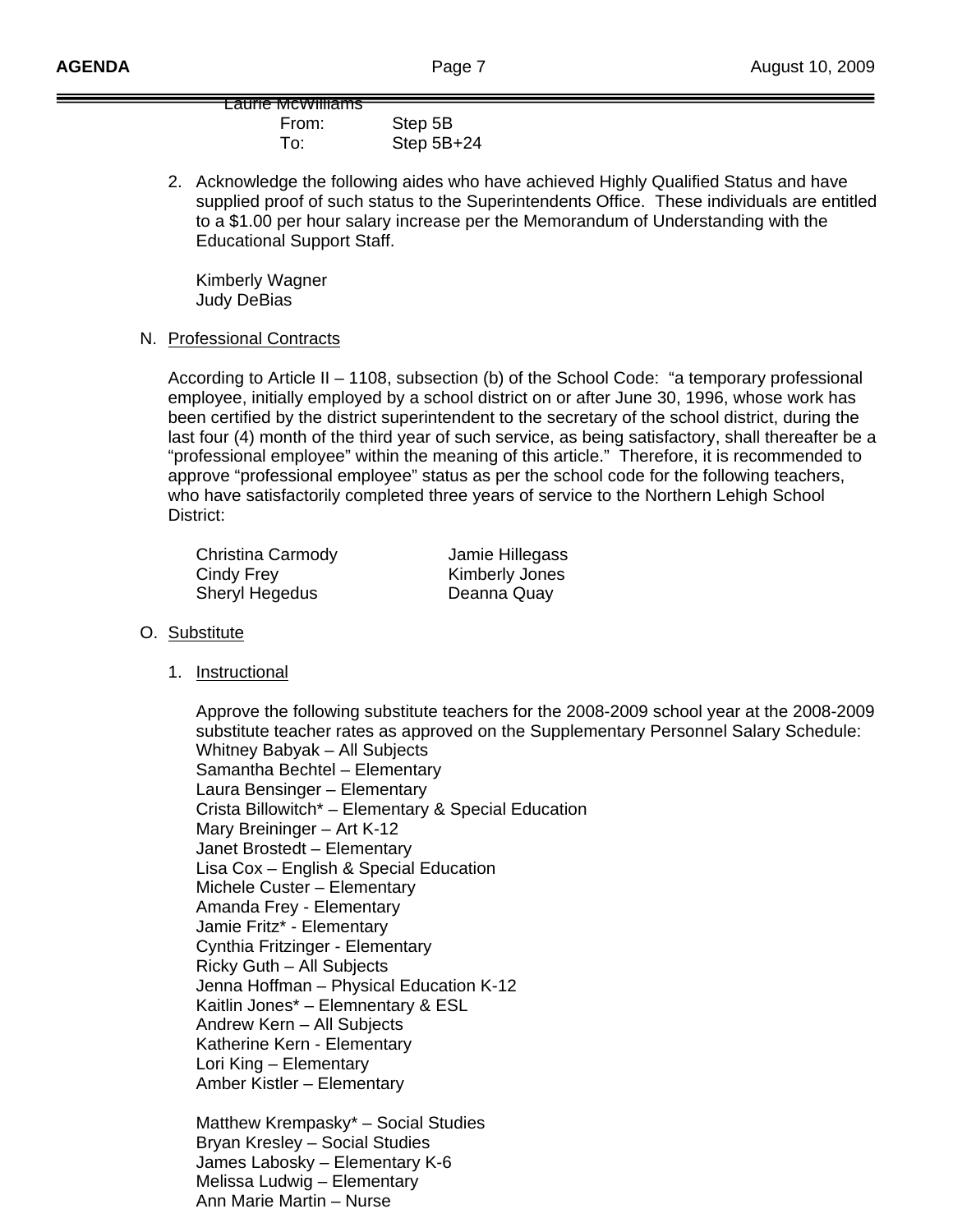Staci McNeely\* - Elementary Ashley Miller – Art K-12 Jenna Rau – Elementary Joseph Reiter – Music & Mathematics Linda Sarver – Art Michael Sosik – Elementary K-6 Jena Wassmer – Elementary Nina Weiss – Elementary Andrea Wells - Elementary Jane Wessner – Elementary **\*Pending Verification of Missing Documents** 

- 2. Non-Instructional
	- a. Approve the following individuals as substitute secretaries/aides for the 2009-2010 school year at the 2009-2010 substitute rate as approved on the Supplementary Personnel Salary Schedule:

 Lorie Ann Brearman Nicole Breneman Noel Dimmick Nicole Evans Catherine Faenza Desaida Goss Judy Hoffman Lilly Horwith Kathy Hughes Kaitlin Jones Dawn Martinez Ryan Mayberry Maureen McCullion Christine Sigley Catherine Smith Kathleen Troxell Barbara Wilcrout Tina Williams Kathy Yelinek **\*Pending Verification of Clearances** 

b. Approve the following individuals as substitute cafeteria workers for the 2009-2010 school year at the 2009-2010 substitute rate as approved on the Supplementary Personnel Salary Schedule:

 Nicole Breneman Noel Dimmick Rosa George Judy Hoffman Lilly Horwith Sally Kaszteina\* Deborah Kuhns

 Dawn Martinez Christine Sigley Kathleen Troxell Sarah Unger Judith VanHorn  **\*Pending Verification of Clearances**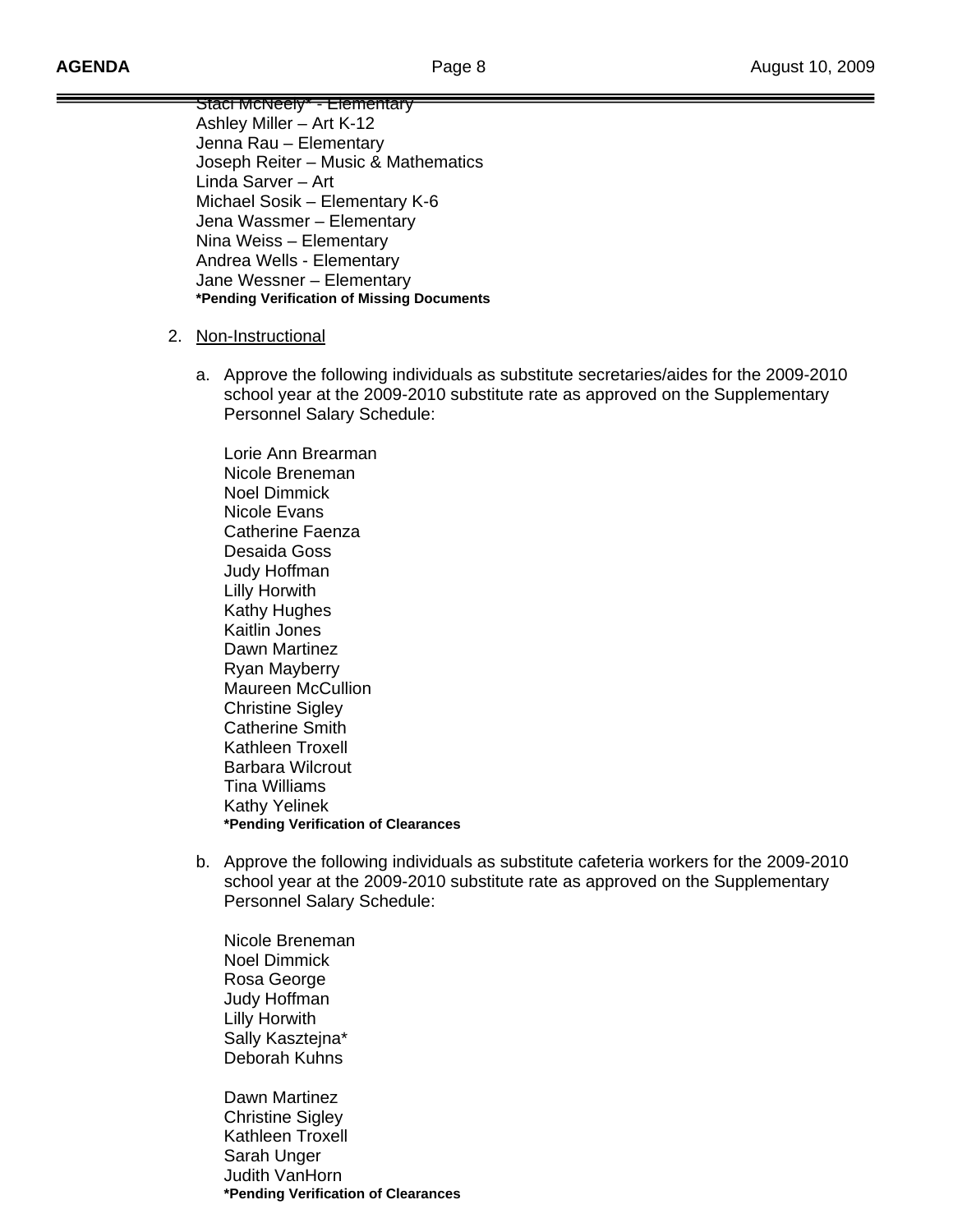c. Approve the following individuals as substitute custodians for the 2009-2010 school year at the 2009-2010 substitute rate as approved on the Supplementary Personnel Salary Schedule:

 Richard Handwerk Rebecca Herring Randy Muniz Richard Sensinger

## **V. CONFERENCES**

## **VI. POLICY**

- A. Board Policy Second Reading
	- 1. Approve school board policy #104 Programs Nondiscrimination in Employment/Contract Practices, as presented after second reading. **(Attachment #2)**
	- 2. Approve school board policy #138 Programs Limited English Proficiency Program, as presented after second reading. **(Attachment #3)**
	- 3. Approve school board policy #248 Pupils Unlawful Harassment, as presented after second reading. **(Attachment #4)**
	- 4. Approve school board policy #249 Pupils Bullying/Cyberbullying, as presented after second reading. **(Attachment #5)**
	- 5. Approve school board policy #348 Administrative Employees– Unlawful Harassment, as presented after second reading. **(Attachment #6)**
	- 6. Approve school board policy #448 Professional Employees Unlawful Harassment, as presented after second reading. **(Attachment #7)**
	- 7. Approve school board policy #548 Classified Employees Acceptable Unlawful Harassment, as presented after second reading. **(Attachment #8)**
	- 8. Approve school board policy #810.1 Operations Drug and Alcohol Requirements for Transportation Personnel, as presented after second reading. **(Attachment #9)**
	- 9. Approve new Faculty Laptop Policy, as presented after first reading. **(Attachment #10)**
- B. It is recommended that he Board of Education grant homebound instruction for an 11<sup>th</sup> grade student, Student No. 1106900, for five hours per week, effective September 8, 2009 and continuing to approximately September 18, 2009.
- C. Approve to adopt the Carbon Lehigh Intermediate Unit's Notice of Adoption of Policies, Procedures and Use of Funds By School District for submission with the 2009-2010 IDEA B, Section 611 project application, as presented. **(Attachment #11)**
- D. Approve the recommendation of the administration that, effective September 8, 2009, school lunch prices be increase as follows:

 Elementary Schools – from \$2.00 to \$2.10 Middle School and High School – from \$2.25 to \$2.35

E. Agreement of Sponsorship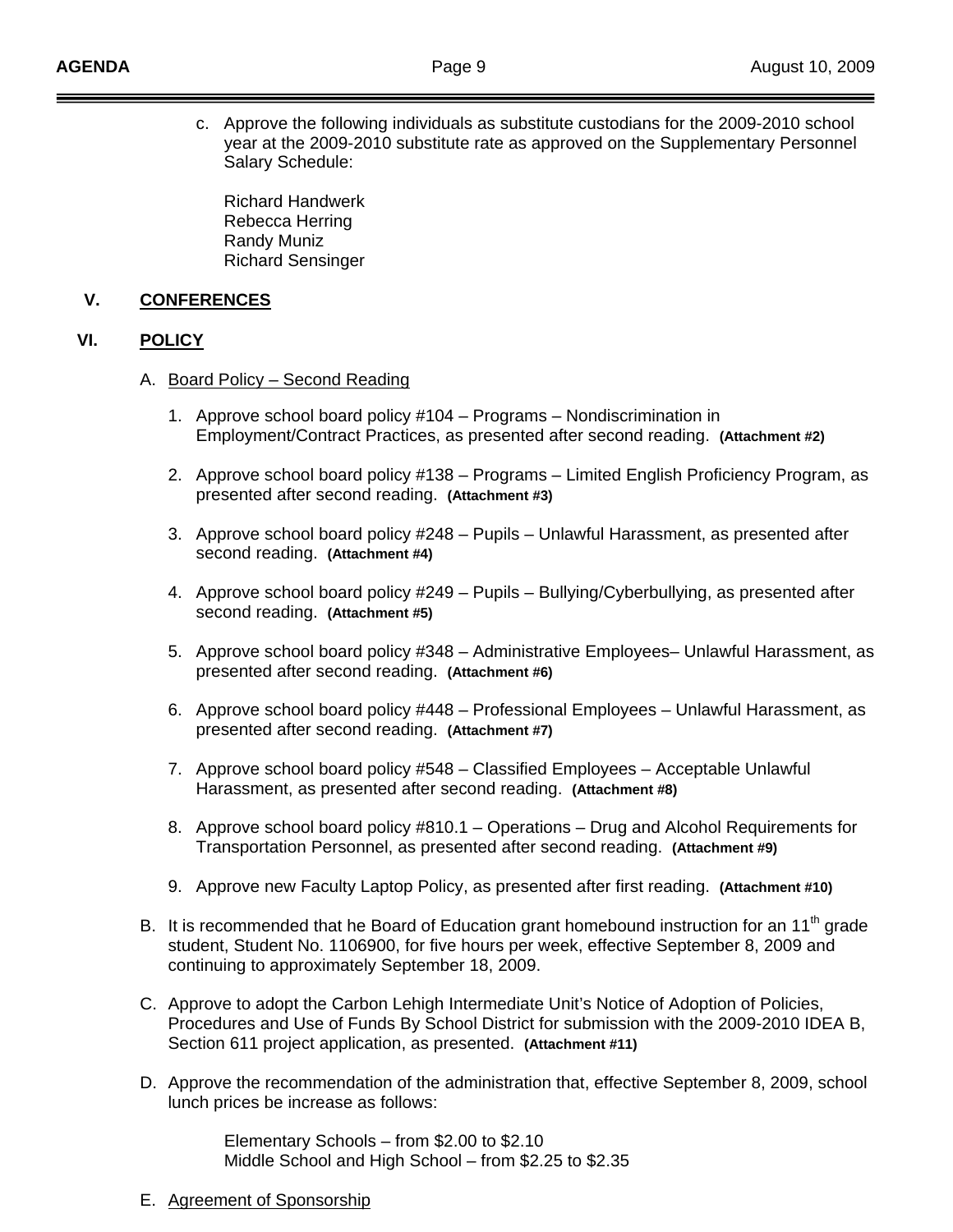Approve the Agreement of Sponsorship To Attend Another Pennsylvania Community College for Amy Klimek, in accordance with the guidelines established under Policy #912. Beginning in the Fall of 2009 she will be a fulltime student at Northampton Community College to pursue her course of study in Dental Hygiene. **(Attachment #12)** 

# **VII. CURRICULUM AND INSTRUCTION**

A. Induction Program

 Approve the following teachers as helping teachers in the Northern Lehigh School District Induction Program for the 2009-2010 school year:

| <b>Helping Teacher</b> | Inductee           | Stipend  |  |
|------------------------|--------------------|----------|--|
| Rene Evans             | Rebecca Druker     | \$750.00 |  |
| Susan Bachman          | Patricia Bollinger | \$750.00 |  |

## **VIII. OLD BUSINESS**

## **IX. NEW BUSINESS**

A. Approve a new contract for Jeremy Melber, Business Manager, effective August 1, 2009. **(Separate Mailing to Board Members on July 20, 2009)**

## **X. FINANCIAL**

- A. Approve the Following List of Bills:
	- 1. General Fund months of June and July
	- 2. Cafeteria Fund month of June and July
	- 3. Athletic Fund month of June and July
	- 4. Refreshment Stand Fund month of June and July
- B. Approve the request of the senior high school to close the Class of 2009 account in accordance with the Student Activities Account guidelines. The account balance is \$777.09 and the Class of 2009 is recommending that the funds be distributed into the After Graduation Party Account.
- C. Approve abatement/exoneration requests of per capita taxes, for the residents that fall within the guidelines, as presented. **(Attachment #13)**
- D. Approve KCBA Architects, Hatfield, Pennsylvania as the Architect for the Slatington Elementary School Addition and Renovation Project at a fixed fee of \$1,019,651.00. This fee represents 6.21% of the current estimated construction costs. There will be an additional \$51,655.00 fee for LEED Certification consulting. The contract shall be based on the Request for Proposals and no other costs will be considered without Board approval. **(Attachment #14)**
- E. Approve to continue the agreement with D'Huy Engineers for the design phase of the Slatington Elementary School Renovation Project. Total cost for the design phase is not to exceed \$95,000.00. **(Attachment #15)**
- F. Authorize administration to transfer \$400,000 from General Fund Long Range Maintenance Account to Capital Reserve Account to pay bills for summer long range maintenance projects.